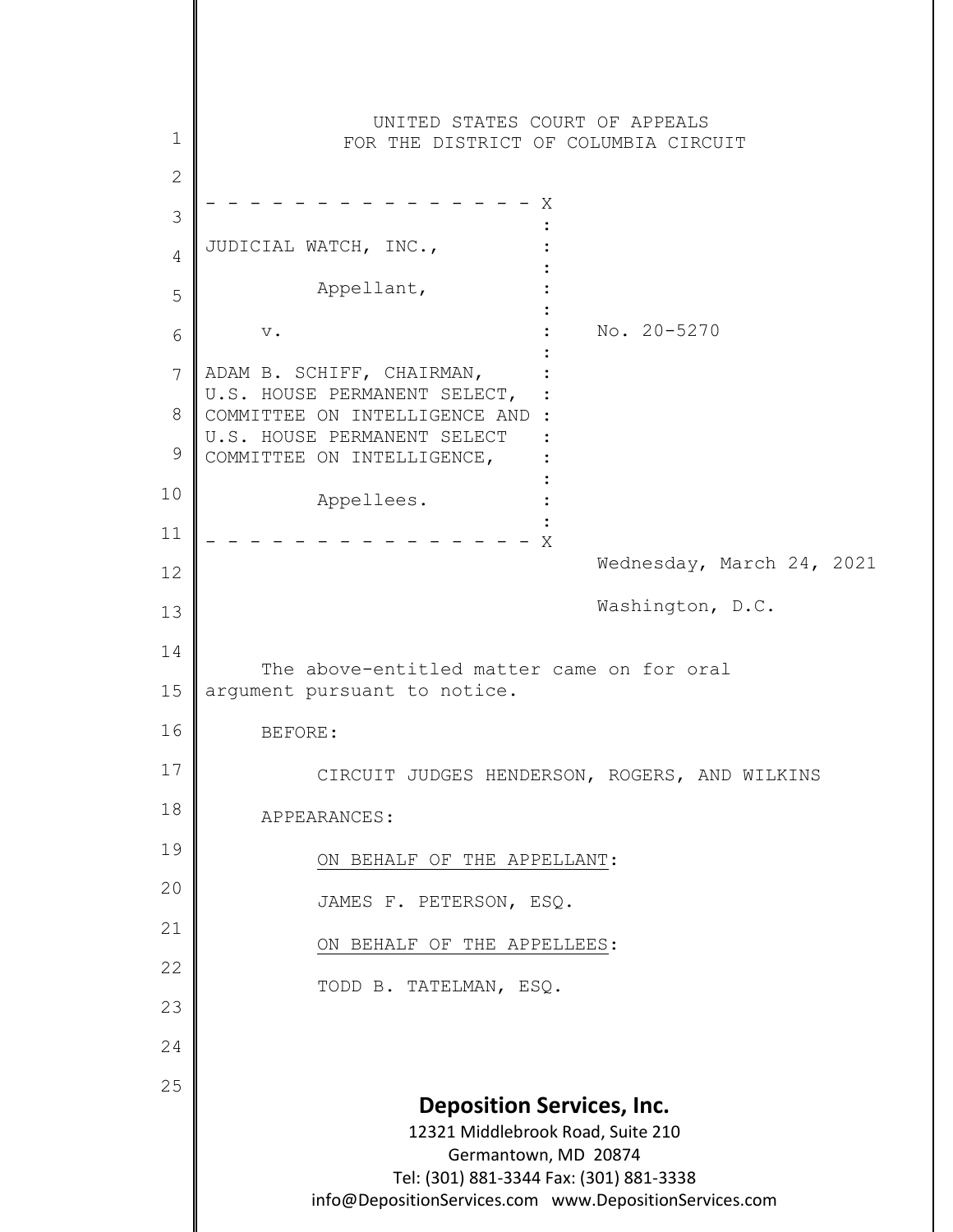C O N T E N T S

| ORAL ARGUMENT OF:                                     | <b>PAGE</b> |  |
|-------------------------------------------------------|-------------|--|
| JAMES F. PETERSON, Esq.<br>On Behalf of the Appellant | 3: 20       |  |
| TODD B. TATELMAN, Esq.<br>On Behalf of the Appellees  |             |  |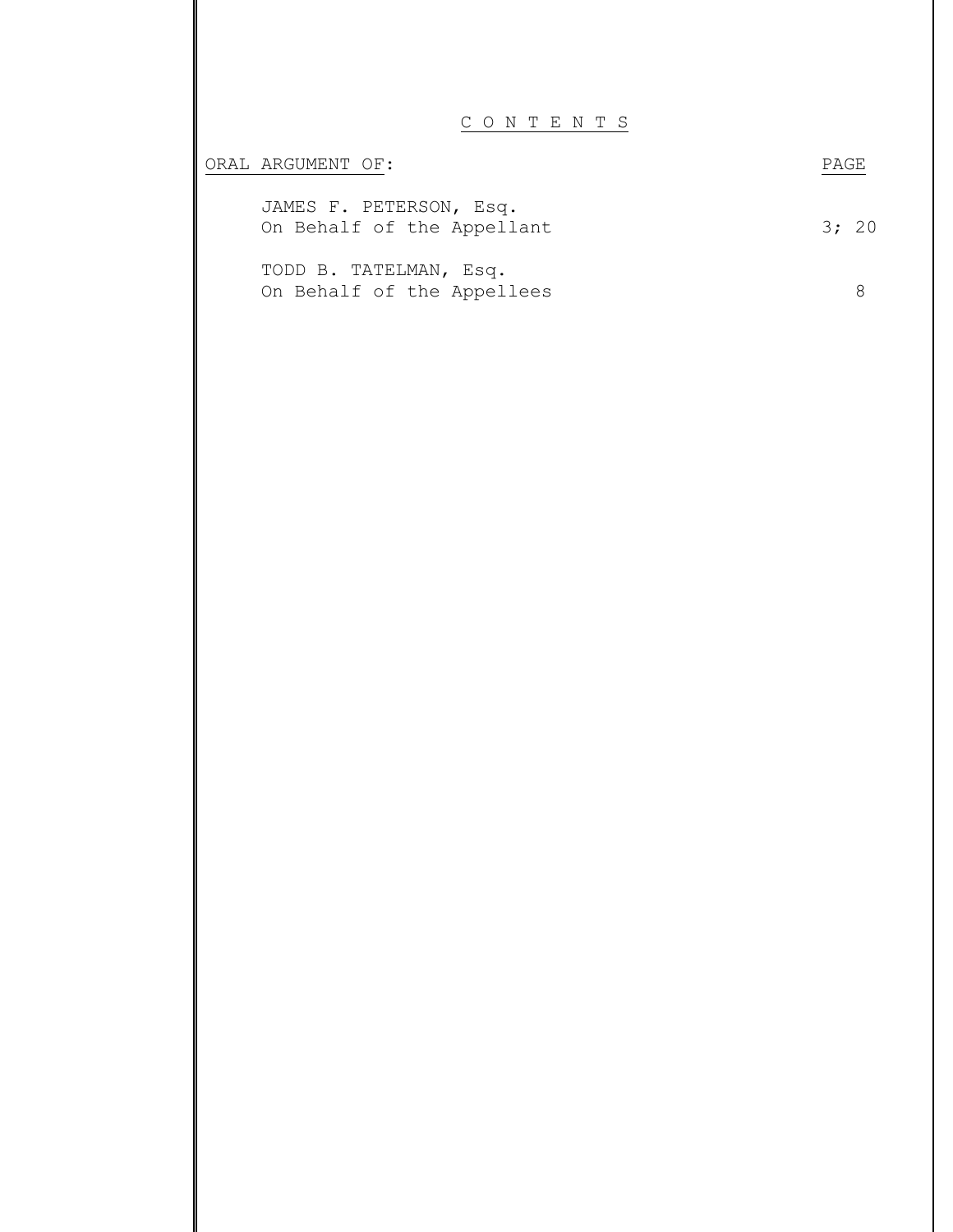| $\mathbf 1$   | P R O C E E D I N G S                                        |
|---------------|--------------------------------------------------------------|
| $\mathbf{2}$  | THE CLERK: Case No. 20-5270, Judicial Watch,                 |
| 3             | Inc., appellant, versus Adam B. Schiff, Chairman, U.S. House |
| 4             | Permanent Select Committee on Intelligence and U.S. House    |
| 5             | Permanent Select Committee on Intelligence. Mr. Peterson     |
| 6             | for the appellant. Mr. Tatelman for the appellees.           |
| 7             | JUDGE HENDERSON: Mr. Peterson, good morning.                 |
| $8\,$         | ORAL ARGUMENT OF JAMES F. PETERSON, ESQ.                     |
| $\mathcal{G}$ | ON BEHALF OF THE APPELLANT                                   |
| 10            | MR. PETERSON: Good morning, Your Honors, and may             |
| 11            | it please the Court. This case is about shedding light on    |
| 12            | unprecedented and illegitimate congressional subpoenas. The  |
| 13            | extraordinary subpoenas at issue represent a supposedly      |
| 14            | unlimited government surveillance power and an unlimited     |
| 15            | ability by Congress to, at their whim, to invade the privacy |
| 16            | of any American. Defendants refuse to release these          |
| 17            | subpoenas seeking the private phone records of various       |
| 18            | individuals, including even a reporter; yet all other        |
| 19            | subpoenas issued as a part of their investigation are -- and |
| 20            | this is important -- are publicly available on the           |
| 21            | Committee's website, but defendants refuse to release the    |
| 22            | ones that we are seeking. We believe the public has a right  |
| 23            | to know why.                                                 |
| 24            | As a part of his investigation, Congressman Schiff           |
|               |                                                              |

25 secretly subpoenaed the phone records of a number of private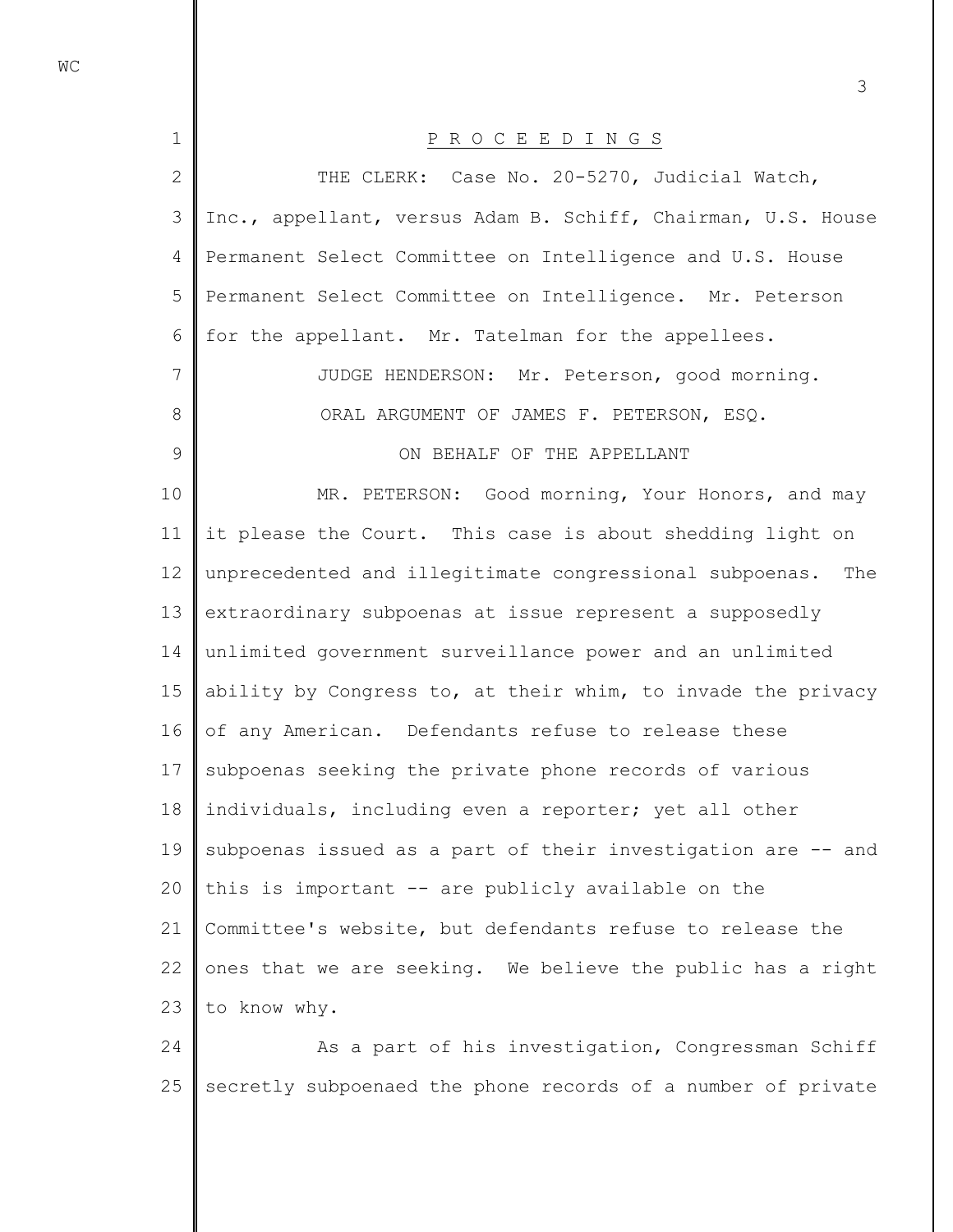1 2 3 4 5 6 7 8 9 10 11 12 13 14 15 16 17 18 19 20 citizens from telephone companies. He did not provide notice to these individuals in advance that their phone records were being sought. He did not subpoena the phone records directly from the citizens. Instead, he subpoenaed the phone companies for the records, preventing any opportunity for the private citizens to seek court review, as would happen in any other case in where the government is seeking this kind of information about any citizen. JUDGE HENDERSON: Mr. Peterson, let me ask you one thing, and that is, I can't find anywhere -- in the record, in the online report of the Intelligence Committee -- any description of the subpoena other than certain phone numbers. Is -- MR. PETERSON: Well, that's --JUDGE HENDERSON: -- that your understanding? MR. PETERSON: Well, there's been various reporting on the issue. There's been, you know, whispers around town about what it is. From defendants' descriptions, in their brief, you know, there's at least a half dozen subpoenas that went out concerning different

21 people to potentially different --

22 23 24 25 JUDGE HENDERSON: Well, no, and let me correct you. Concerning phone numbers, that's what I'm trying to tie down, and we don't have in the record anything that I can find other than the online report, which in footnotes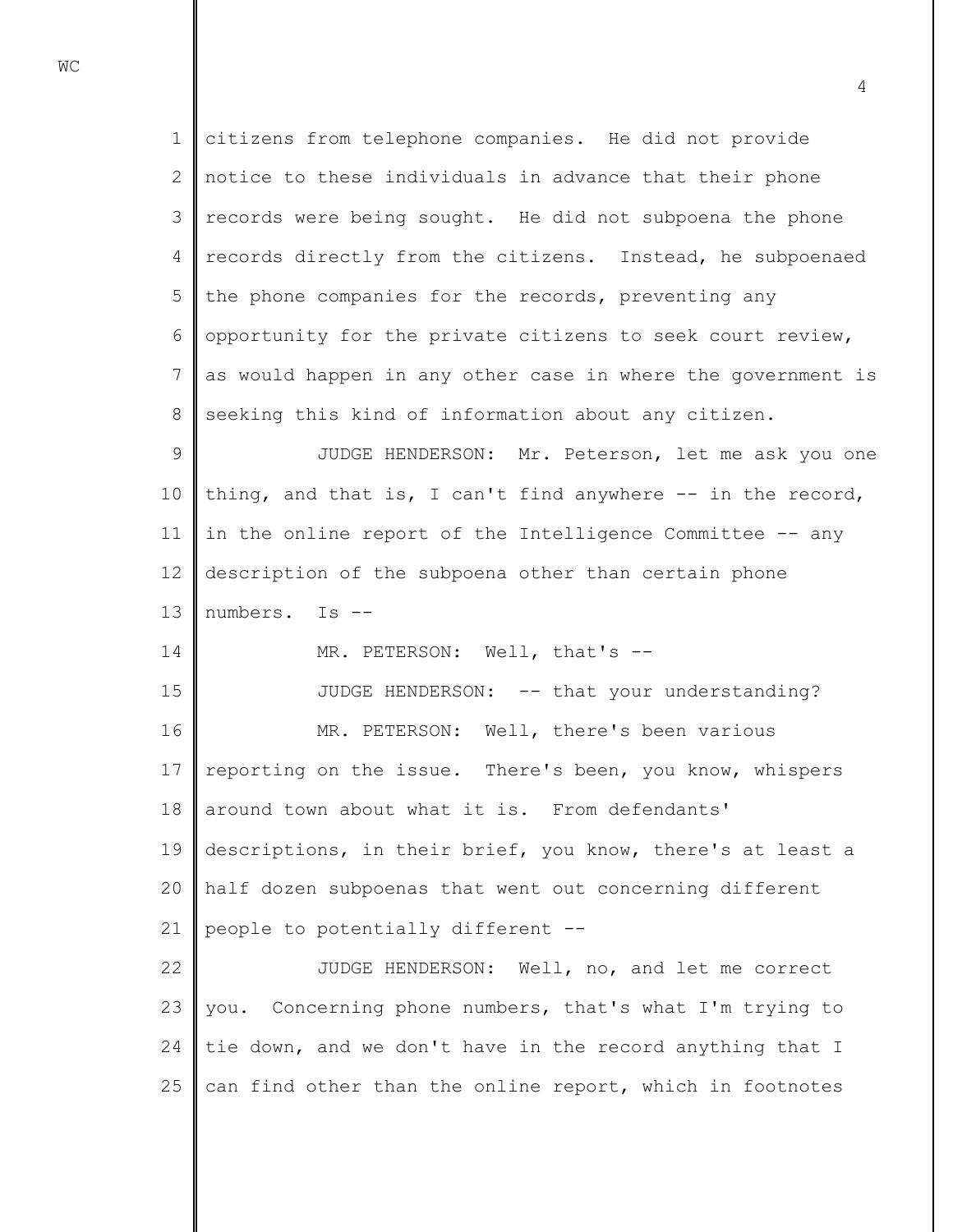1 2 3 4 5 6 7 8 9 10 11 12 13 14 15 16 17 18 19 20 21 22 23 24 gives the dates of subpoenas for phone numbers, not people. In other words -- MR. PETERSON: Well --JUDGE HENDERSON: -- subpoena, we don't know what the subpoena said, but -- MR. PETERSON: Correct. JUDGE HENDERSON: -- is there any -- is there any evidence that the subpoena said, we want Joe Blow's phone records? From what I can tell -- MR. PETERSON: That's --JUDGE HENDERSON: -- they said, we want 803-256-blah, blah, blah, blah, blah. MR. PETERSON: Well, defendants have not disputed that they sought the records of individuals by their -- by name. They went to AT&T and asked for the President's lawyer's, you know, records, Rudy Giuliani, by name. They haven't disputed this. I mean, again, we haven't seen the subpoenas, and that's really part of the point here, is we would like to see the subpoenas. That's what this is about. And I also agree that the facts have not been fully developed here; yet the case was dismissed on a motion to dismiss and we're here asking these questions. JUDGE WILKINS: So, counsel, is issuing a subpoena

25 pursuant to oversight within the Committee's jurisdiction --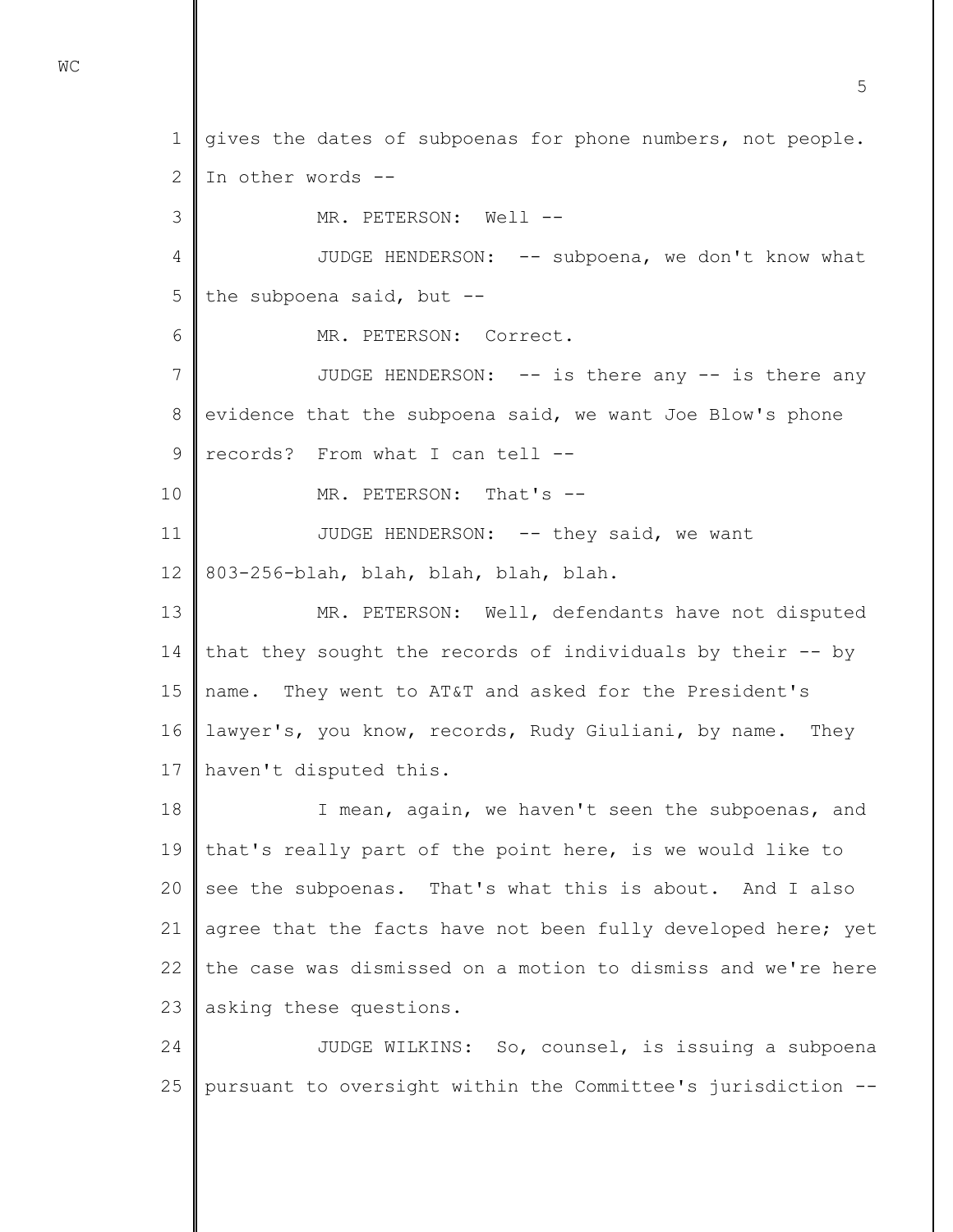1 2 on a matter within the Committee's jurisdiction, a legislative act?

3 4 5 6 7 8 9 10 MR. PETERSON: Usually, it would be, Your Honor. Typically, that, that is -- that's what the case law tells us. It is not always, however. I mean, there are examples, starting with Kilbourn, leading through Watkins and others, where the courts have been very careful to say that it is not an unlimited power to issue -- to issue subpoenas. There are exceptions where Americans' rights have to be protected.

11 12 13 14 So that, so that -- so in this case we believe we've certainly -- we've more than adequately alleged that -- that it is not a legislative act and therefore the - therefore the Speech or Debate protection does not apply.

15 16 JUDGE WILKINS: Is issuing a subpoena pursuant to an impeachment investigation a legislative act?

17 18 19 20 21 22 23 24 25 MR. PETERSON: Again, it would depend. I mean, it would depend, and that's part of the point here of what we're trying to find out. Will any subpoena? No, I don't -- no, I don't think so, and I don't think the Court should be in a position of saying that, that any, you know, for the purposes of the next case, any subpoena is going to be fine. I mean, otherwise, there will be no limit to what committee chairmen, on their own volition, you know, may go looking for. There -- they -- just because they find it of interest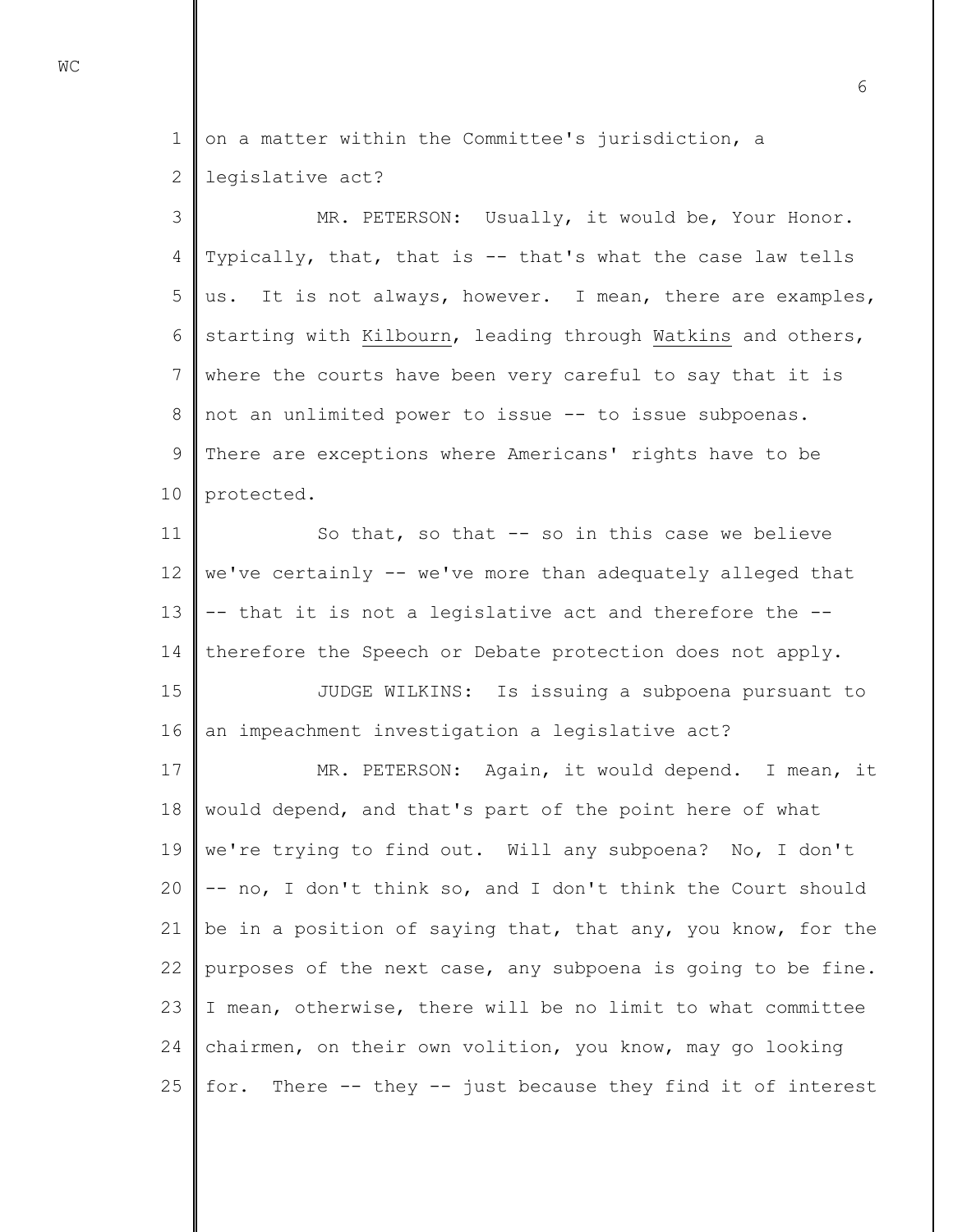1 2 3 at that moment. There has to be some restraint. There has to be some limit, and the courts up to this point have said that.

4 5 6 7 8 JUDGE WILKINS: Shouldn't we look beyond the facts alleged in your complaint to make that determination? I mean, you can't just kind of plead your way around the Speech and Debate Clause by saying something is not a legislative act in the --

9 10 11 12 13 14 15 16 MR. PETERSON: We would not -- we're, we're certainly fine with having the factual record more fully developed. I mean, that is what we're asking for, is to have this case sent back down and to have the facts fleshed out. I mean, all you have before you, Your Honors, at this point, is what we believe is our well-pled allegations and statements by defendants' lawyers. That's what the record consists of, no evidence.

17 18 19 20 21 22 23 24 25 So if -- that is why, basically, Your Honors, we are seeking, under the common-law right of access, these subpoenas. There is no legislative purpose to it. Speech or Debate does not apply. Legislative independence is not going to be impacted by releasing these subpoenas, all of which -- all the others of which have already been released on their own website. They're public records. They're official records because they were prepared, finalized, and issued to these phone companies. So, in that respect,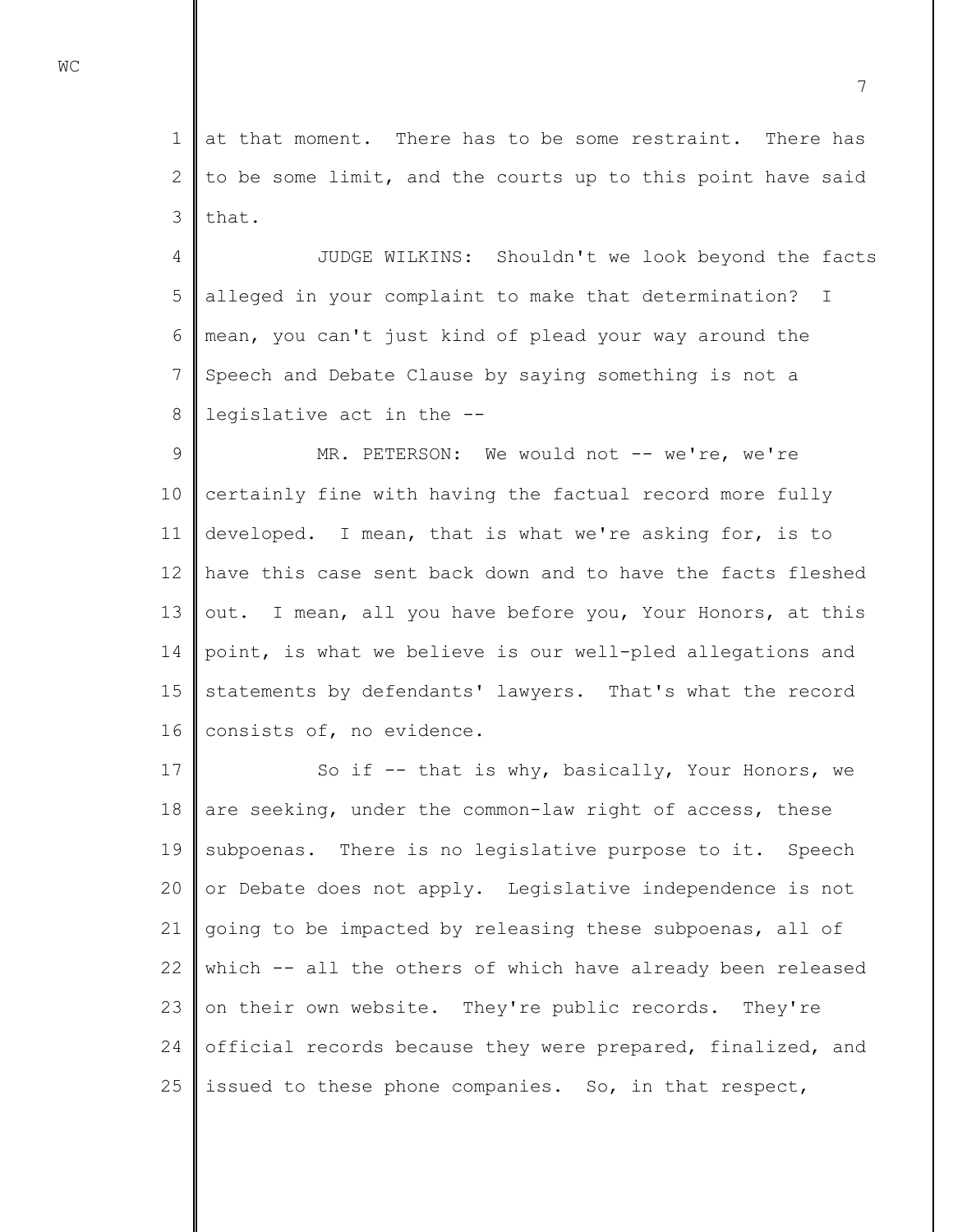1 2 3 4 5 they're not -- they're not the kinds of preliminary - preliminary types of records that the district court received. They are -- they are final official records, and the common-law right of access exists to, to disclose this type of information.

6 7 8 9 10 11 12 13 14 15 16 Again, all the other subpoenas are on their website. We've more than -- and the public interest is served by, under the common-law right of access, by making this kind of information available. Under defendants' theory, at a minimum, there is a factual question as to whether the subpoenas are proper. Why did they go to the phone companies and not to the individuals? Why did they do this backdoor approach? Why did they need a reporter's phone calls? These are -- these are factual questions that have not been answered. There's questions of the unlimited power to invade privacy of Americans.

17 18 19 I would like to reserve the rest of my time, you know, going forward, unless the others have any other questions at this point.

20 21 22 23 24 25 JUDGE HENDERSON: All right. Mr. Tatelman. ORAL ARGUMENT OF TODD B. TATELMAN, ESQ. ON BEHALF OF THE APPELLEES MR. TATELMAN: Thank you, Your Honors. Good morning. Todd Tatelman for the House Permanent Select Committee on Intelligence and Chairman Schiff. As -- I'll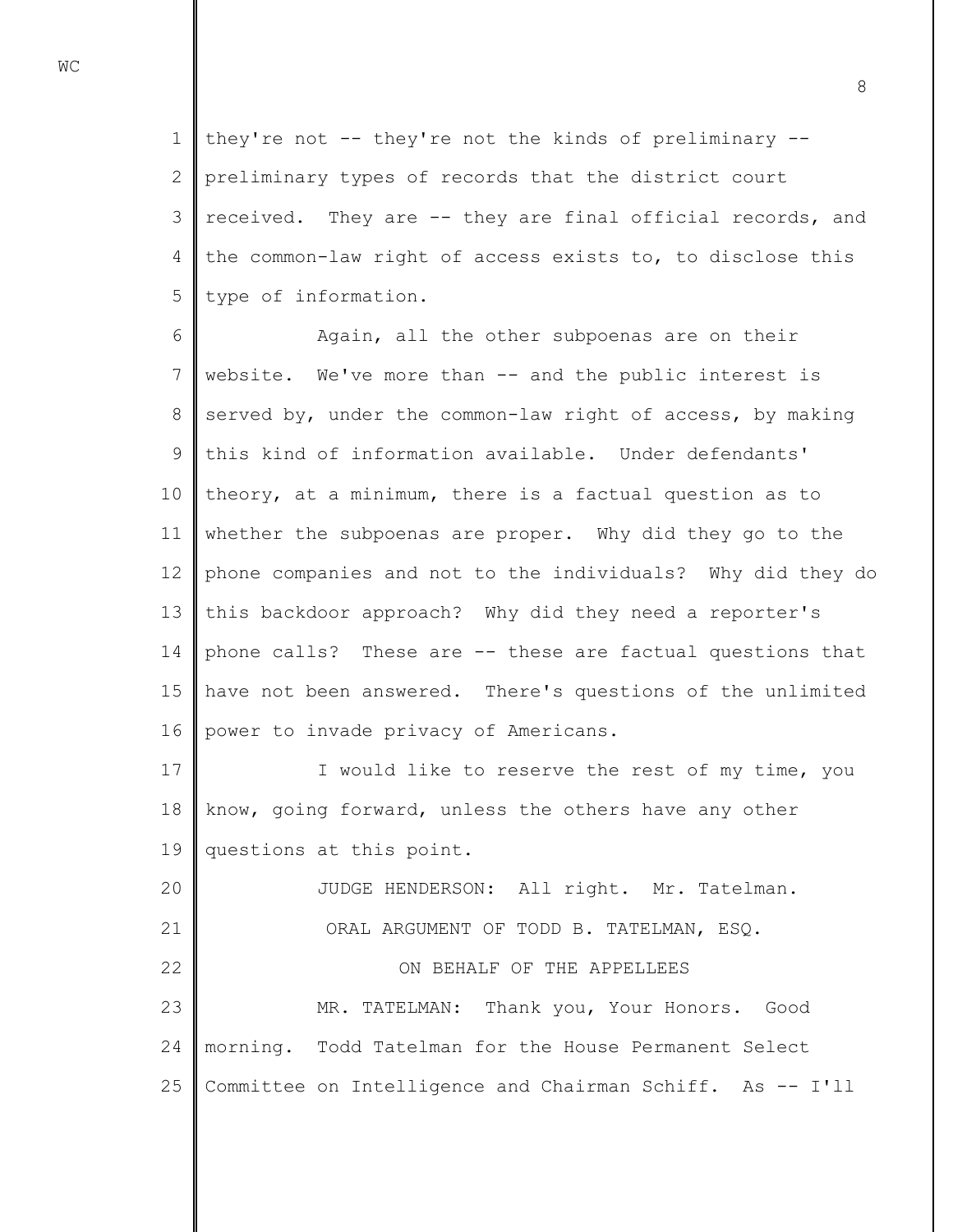1 2 3 4 5 6 7 8 9 start with picking up on Judge Wilkins's question, which was that plaintiffs can't plead their way around the Speech or Debate Clause, and that has been made clear by this Court on any number of occasions, most recently in the Court's opinion in Rangel v. Boehner, where this Court said specifically that the mere allegations of violations of House rules, federal laws, or even the Constitution is not sufficient to overcome the absolute immunity afforded by the Speech or Debate Clause of the Constitution.

10 11 12 13 14 15 16 17 18 19 20 21 22 23 That's essentially what we have here, Your Honors, is plaintiffs are alleging that because they think Mr. Schiff and the Committee violated House rules, the Constitution, or other federal laws, that they're entitled to bring the Committee into court and to get a court order to produce various legislative documents. That's simply exactly what the Speech or Debate Clause was intended to prevent and protect, and the Supreme Court and this Court have been very clear about that fact in virtually every case that has been decided raising the Clause as a defense. Rangel v. Boehner is one of the most recent examples, same thing in other cases, including McSurely v. McClellan, Eastland v. U.S. Servicemen's Fund, and a whole host of others that we've cited in our brief.

24 25 At the end of the day, this is a case about the production of various legislative documents. The subpoenas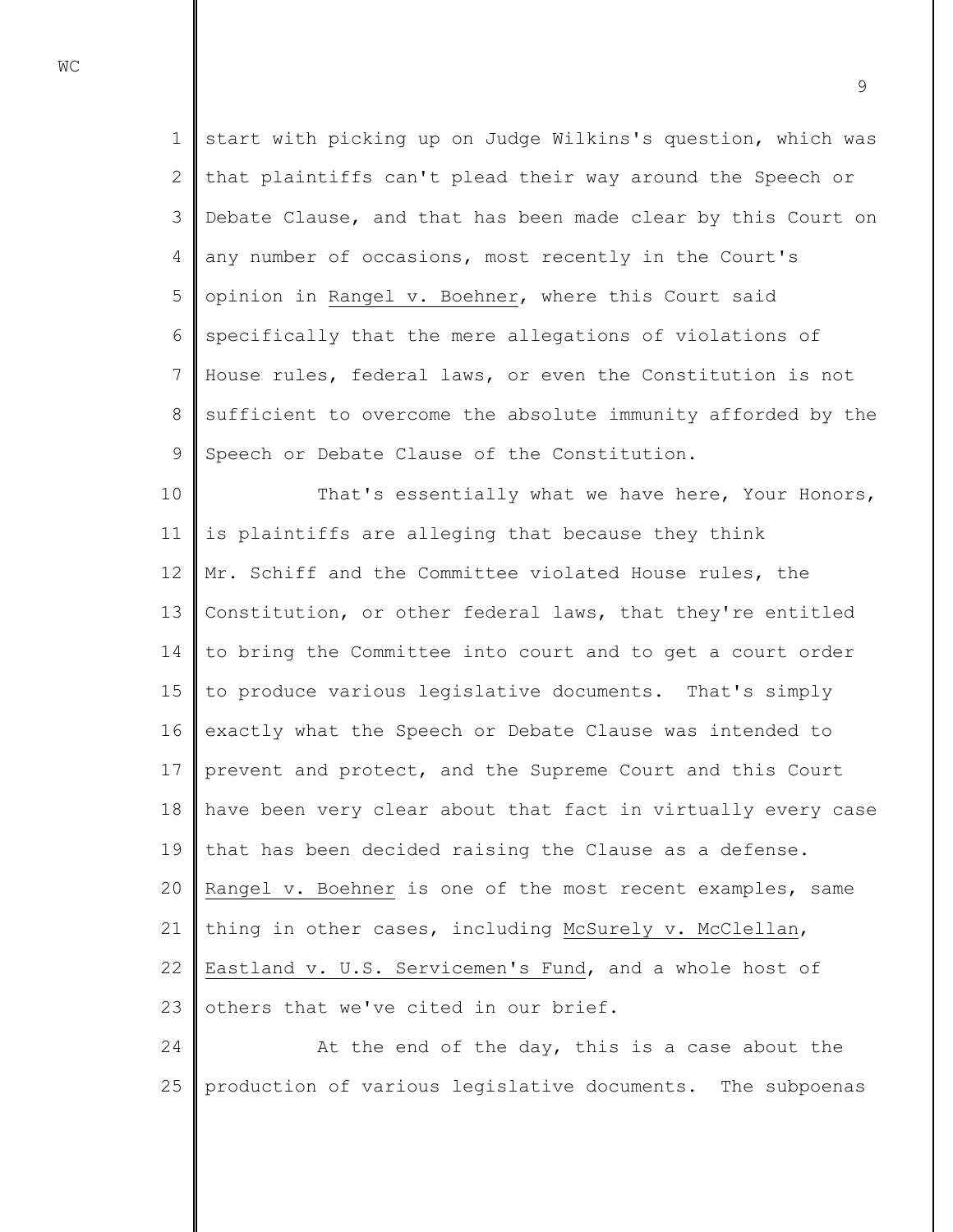1 2 3 4 5 6 themselves, regardless of whether all or some or even any of them have been posted on the Committee's website, remain legislative documents. They remain protected by the Speech or Debate Clause, and the plaintiffs simply cannot bring the Committee and its Chairman into court and require a court order that we produce them.

7 8 9 10 11 12 13 14 15 16 17 18 This Court made clear in Brown & Williamson that the committees have a right to protect their own legislative records, and that's what the Committee has chosen to do here. It has particular reasons why it chose to release the documents that it chose to release, why it included the information it included in its final report, and it has opted not to publicly release these particular subpoenas primarily for the reason that Judge Henderson mentioned, which was that the subpoenas themselves are to third-party telecommunications companies and are seeking personally identifiable information, various phone numbers and other types of things.

19 20 21 22 23 24 So the Committee has not released any of those subpoenas. It was very careful in its report not to release that kind of information. What it released was the information that it obtained making the connections between various phone numbers and individuals that it was able to make based on the information that it had obtained.

JUDGE HENDERSON: Well, let me ask you about that,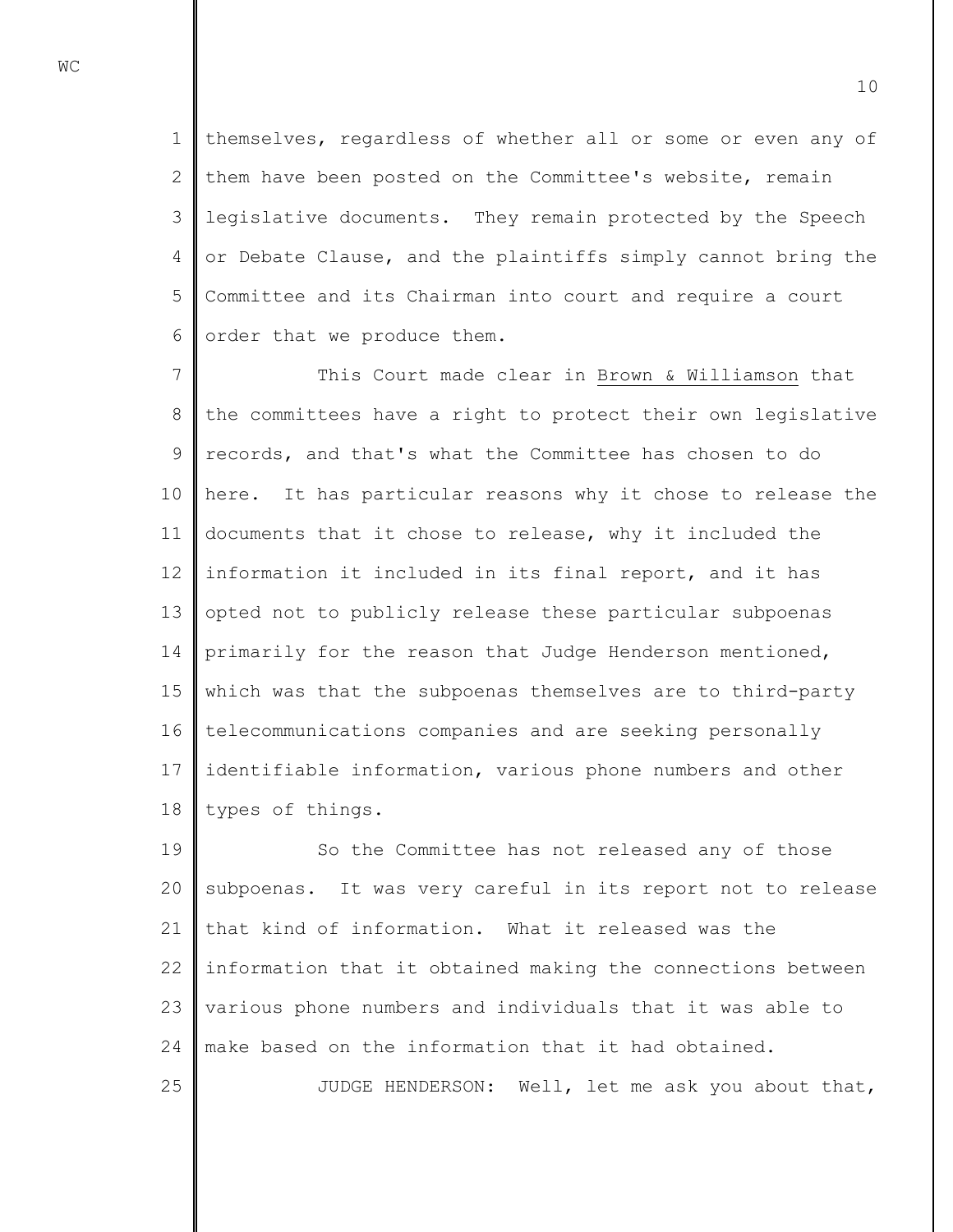1 2 Mr. Tatelman. I'm looking at page 44 of the report, just as an example --

MR. TATELMAN: Yes.

4 5 6 7 8 9 10 11 JUDGE HENDERSON: -- and the footnote 49 -- well, here's the sentence in the report: Phone records show that in the 48 hours before publication of The Hill opinion piece, Mr. Parnas spoke with Mr. Solomon, footnote 49. Footnote 49 cites AT&T document production and then Bates ATT and then the Committee's initials, and I read the next figure to be the date that it issued, that is, September 19th, 2019 -- or September 30th, 2019.

12 13 MR. TATELMAN: Yes, Your Honor, I believe that that is correct, that --

14 15 16 17 JUDGE HENDERSON: All right. So you've identified -- when you say you haven't identified in the report the subpoena, you have at least identified who it went to, AT&T, and the date it went?

18 19 20 21 22 23 24 MR. TATELMAN: That is correct, Your Honor, that -- and the wording there, I think, was very deliberately chosen by the Committee. Again, what the Committee was doing at the time was, it was engaged in a full-fledged both oversight investigation, as Judge Wilkins mentioned, as well as an impeachment inquiry, as the Speaker of the House made clear several days earlier, on September 24th.

JUDGE HENDERSON: Well, I'd like to ask you about

**WC** 

3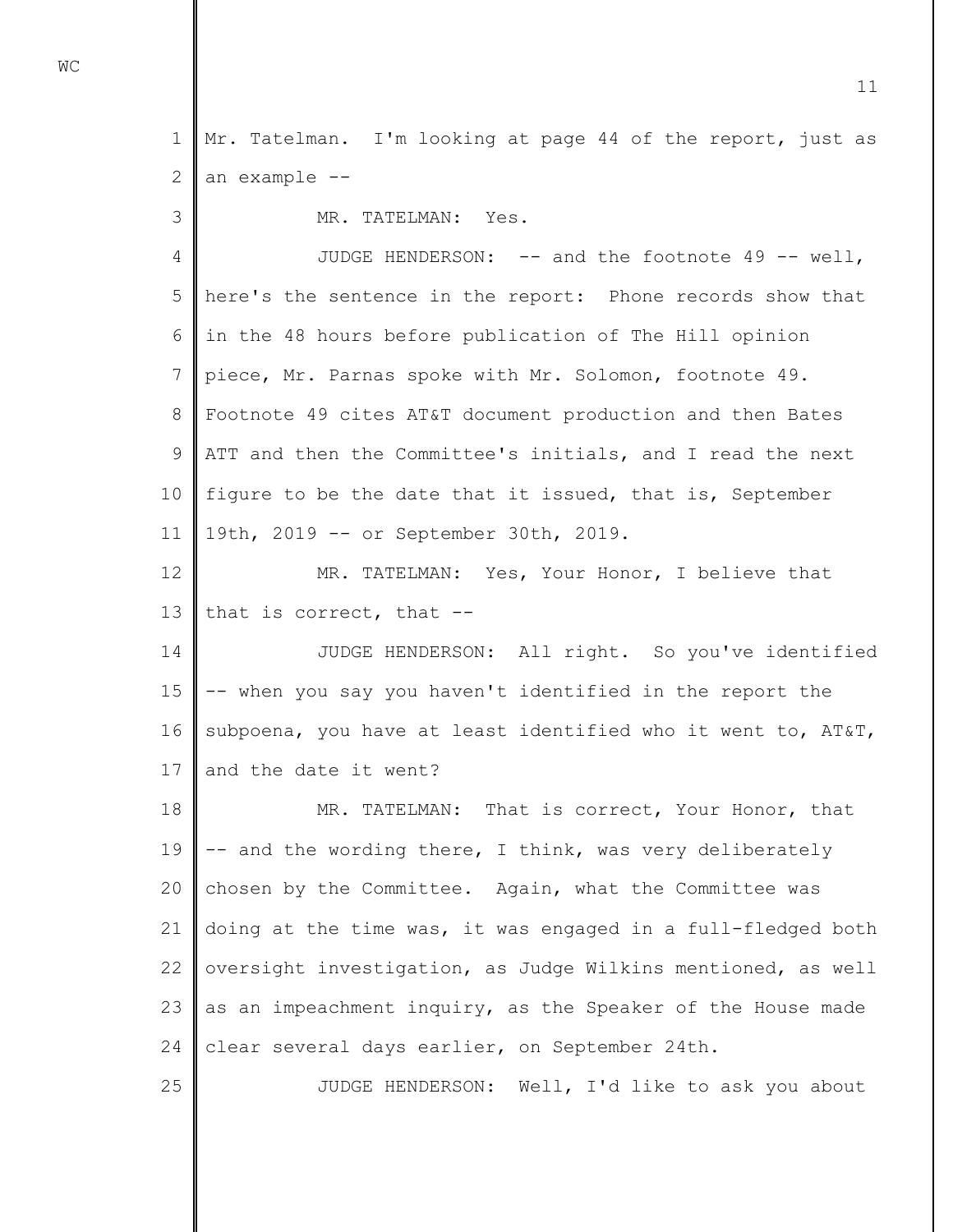1 2 that, because the impeachment resolution didn't come until October 31st.

3 4 5 6 7 8 9 10 11 12 MR. TATELMAN: The resolution that was adopted by the House, correct, Judge Henderson. H. Res. 660 doesn't come until October, but that's not in fact an impeachment resolution in, I believe, the sense that you're thinking of it as. What that was, was a procedural resolution that allowed certain procedures by the committees that followed it to occur. There doesn't need to be, under House precedent and practice, an impeachment resolution prior to an investigation or an inquiry into impeachment beginning, and there wasn't in this case.

13 14 15 16 17 18 19 H. Res. 660 laid out for the Committee on Intelligence some requirements about how it was to go about holding public hearings, and it also required the Committee to produce the report that it eventually produced, referring -- recommending, excuse me, to the Judiciary Committee whether or not the Judiciary Committee should draft and approve articles of impeachment.

20 21 22 23 24 25 H. Res. 660 set out for the House and for the committees those procedures that it was to follow from that point forward, but the inquiry underlying that -- the impeachment inquiry and the oversight related to the intelligence community, the whistleblower, and the activities going on in Ukraine -- were all well-established,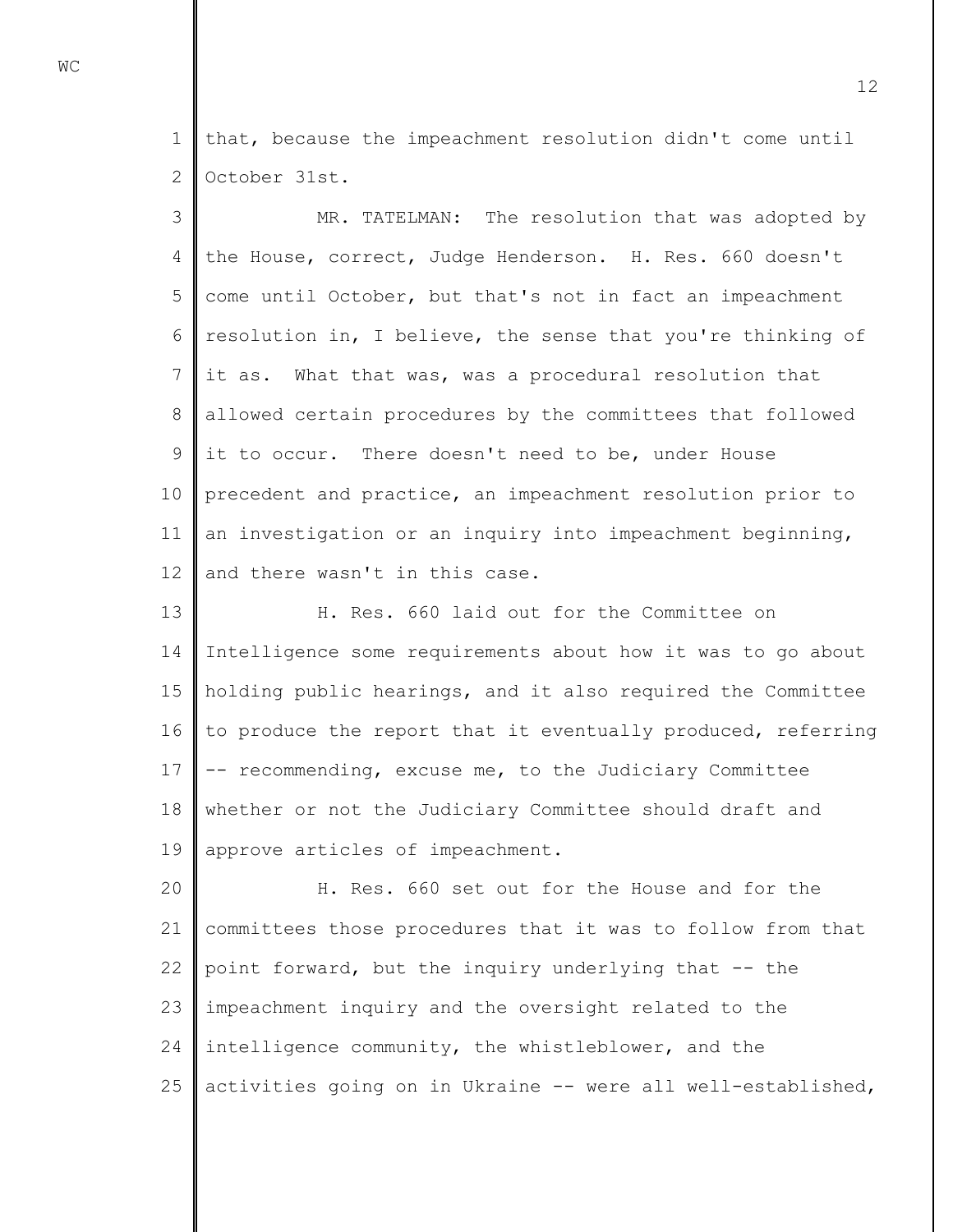1 2 3 predated that in resolution, and were well within the Committee's jurisdiction at the time it issued this particular subpoena, but --

4 5 6 JUDGE HENDERSON: So are you -- so you're not relying on the Speaker's, I guess, announcement in early September that the committees are to proceed?

7 8 9 10 11 12 13 14 15 16 17 18 19 MR. TATELMAN: No, Your Honor, I believe we're -we're doing both, which is to say we believe that both parts of the Gravel test, related to whether speech or debate are applicable, were satisfied here. First of all, the underlying oversight and investigation that had been taking place prior to the Speaker's announcement satisfied the first part of the Gravel test because they are an integral part of the deliberative and communicative process of the, of the House, and then the second part of the test, which is the part related to the impeachment inquiry, because impeachment is a matter specifically delegated by the Constitution to the House, is also satisfied. So we are in fact relying on both.

20 21 22 23 24 25 So even if you were to find that the impeachment inquiry was entirely based on the resolution that comes later, we don't think that changes the ultimate outcome here, because the underlying investigation that was ongoing as of September 30th, when this particular subpoena was issued, was a legitimate legislative act, there was a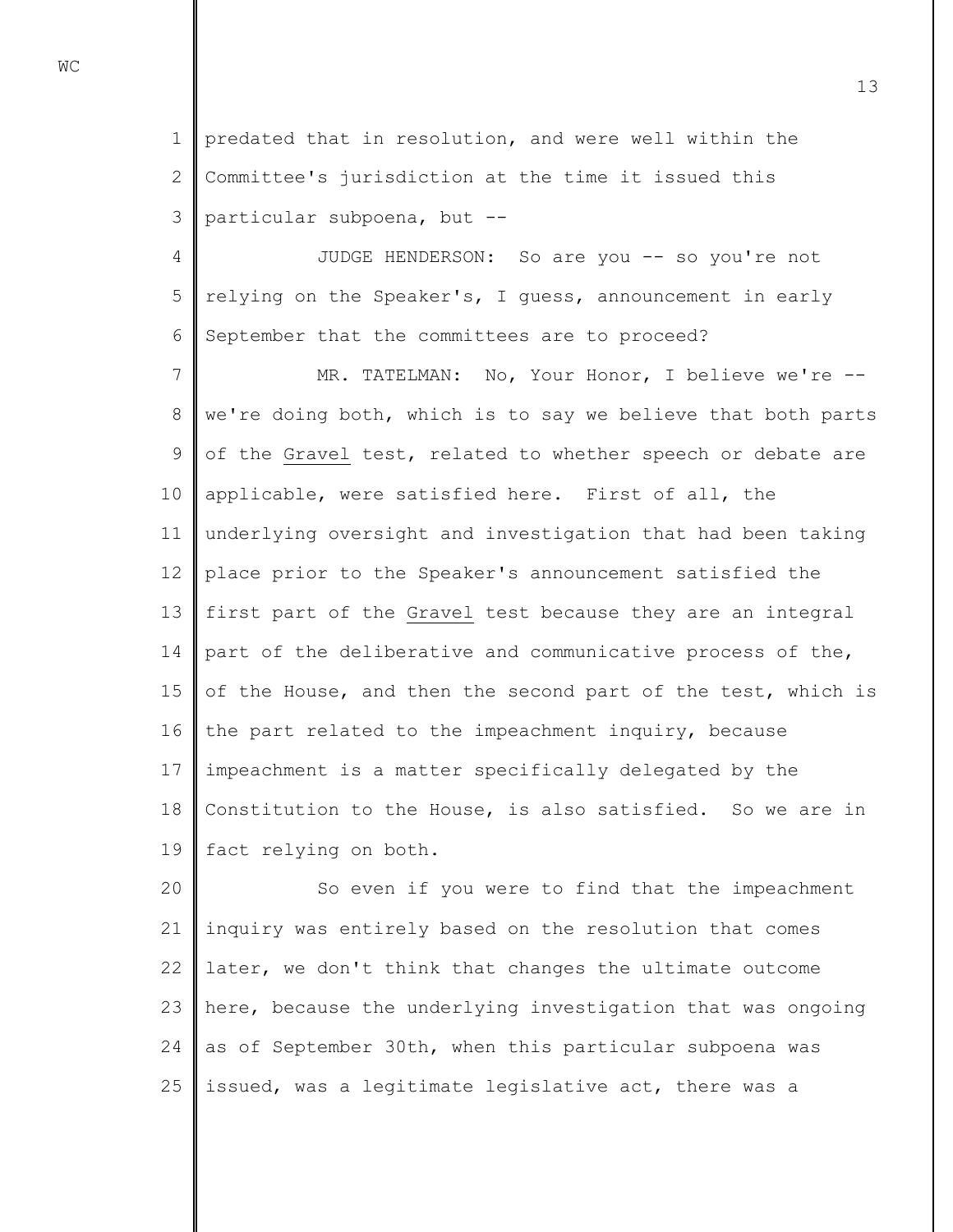1 2 3 legitimate legislative purpose, and all of the other requirements are satisfied. So, in that sense, we're relying on both.

4 5 6 7 8 9 10 11 But for a moment, if I can go back, Judge Henderson, to talking about the language in the report about the phone record -- the subpoena and the phone records. What the Committee was doing at the time was, it was interviewing witnesses, conducting depositions, and reviewing materials that people were providing to it, even though the administration at the time was not allowing any official records to come forward.

12 13 14 15 16 17 18 19 20 21 22 23 24 25 So as the Committee was taking people's depositions and acquiring information through oral recollections and people's best memories, they were left with several significant gaps as to what people couldn't remember, as to what people thought might have happened. A witness might have said that they thought that they took a phone call from a particular individual at a particular time, but since they hadn't been given access to their records, they weren't able to state that. So what the Committee was doing was using the phone record subpoenas to fill in the gaps from the information that it had, and that was its purpose. Its purpose was not to invade the privacy of any individuals. It was simply to corroborate and fill those gaps that it was getting from the oral recollections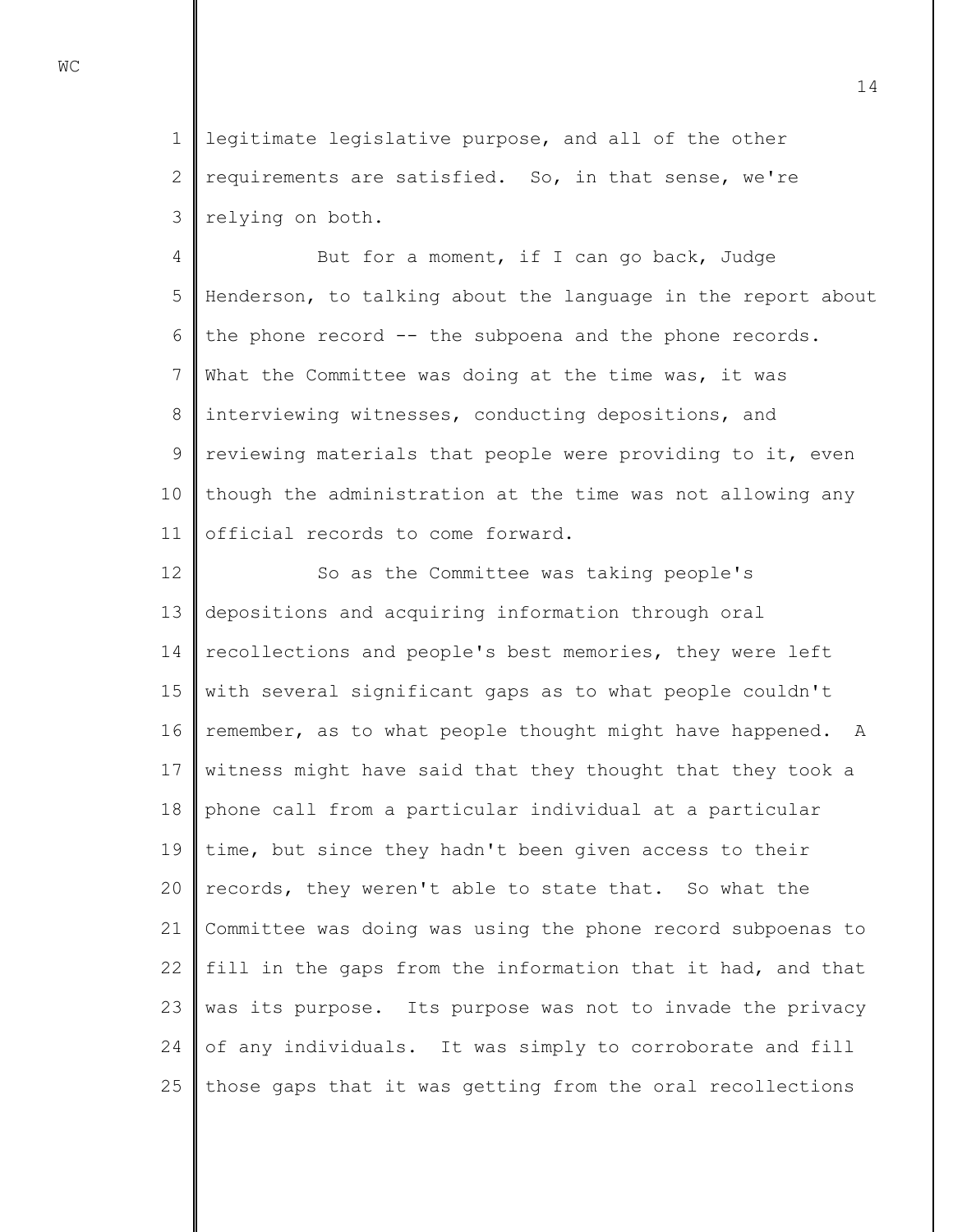1 2 of the witnesses and the other documents that it was obtaining.

3 4 5 6 7 8 9 So there is no question here, in our mind, that the subpoenas satisfied the legitimate legislative purpose test, but as we said at the outset, that's really not of any significance here because what's going on here is Judicial Watch's attempt to bring the -- to bring the Committee and the Chairman before the Court in a manner that it's simply not permitted to do.

10 11 12 13 14 15 16 17 18 19 20 Cases -- the mere fact that Judicial Watch is asking for the case to be remanded so that further factual developments can be had is itself what the Clause was intended to protect against, and what this Court has said on numerous occasions is that the Clause protects the House and its committees and its members from having to do, which is to defend itself in litigation, defend itself from having civil suits brought against it and, ultimately here, to defend itself from having court-ordered production of documents that it simply has already made its own decision not to release to the public.

21 22 23 24 JUDGE WILKINS: So is there any limitation to this principle, then? Can a subpoena be issued for any information and that can't be beyond the scope of the Speech and Debate Clause protection?

MR. TATELMAN: No, Your Honor, I don't think there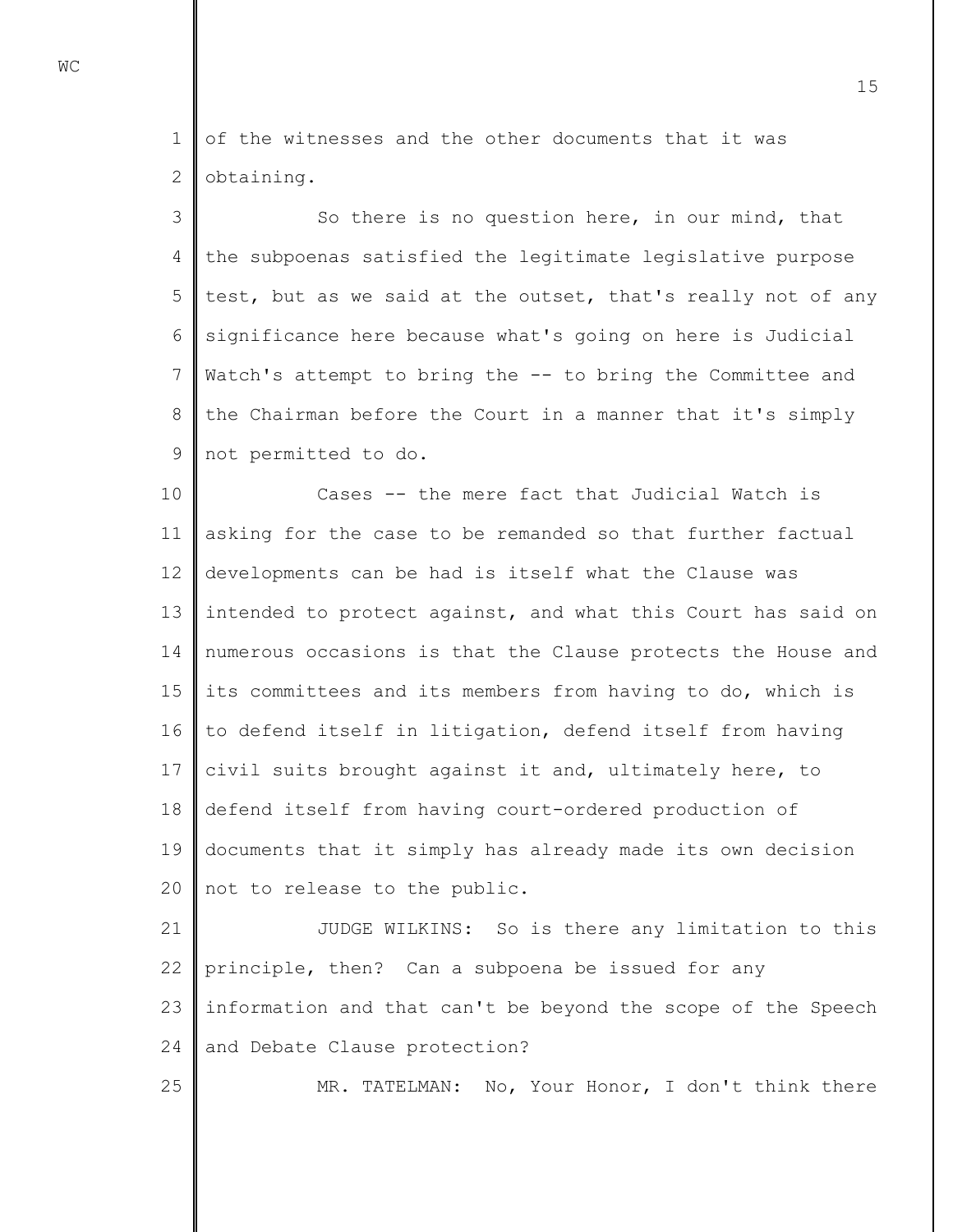1 2 3 4 5 6 7 8 9 10 11 12 is any subpoena that cannot be beyond the scope. The question is sort of, how does that question come before the Court? Had, in certain instances -- and we've seen this in the past -- had one of the telecommunications companies challenged the validity of the subpoena or sought to refuse producing the records, there could have been, you know, contempt proceedings, which is how Kilbourn and Watkins, the cases that Mr. Peterson cited, came before the Court. Had AT&T refused to produce the subpoenas, the Committee could have attempted to bring an enforcement action to this Court against AT&T that would have allowed this Court to review and adjudicate that question.

13 14 15 16 17 18 19 20 What we do know for certain is, is that the question can't be brought before the Court in the manner that it's being brought before it here, which is as a suit against the committees and certainly as a suit here under the common-law right of access, which clearly doesn't apply to these particular documents because the constitutional privilege precludes the application of that common-law right.

21 22 23 24 JUDGE HENDERSON: And what's your authority for what you just said? I have not found any case that opposed the Speech or Debate Clause immunity with regard to the common-law right of access.

MR. TATELMAN: Your Honor, I don't believe that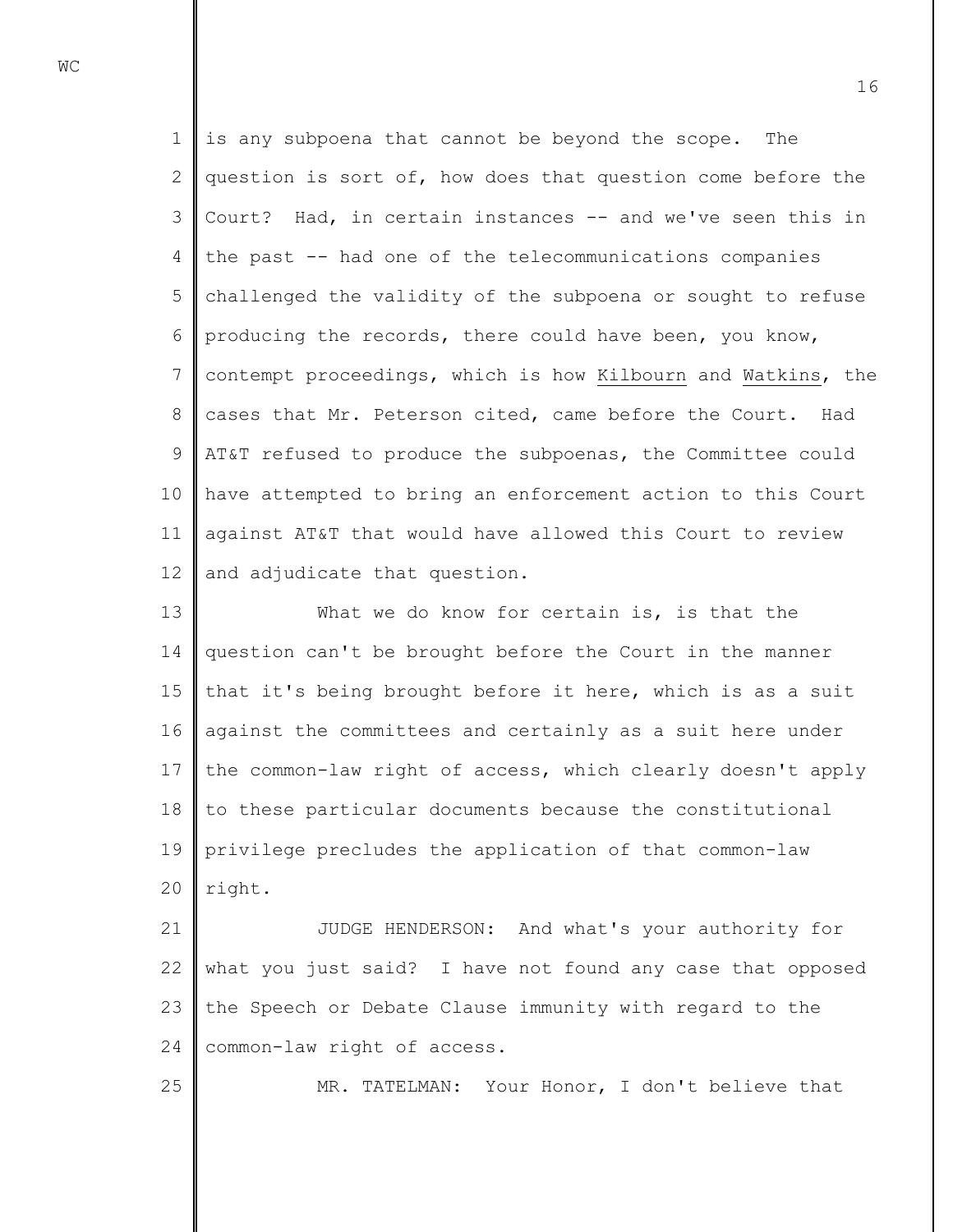1 2 3 4 5 6 7 there is a case that holds that, because there haven't been cases litigated against Congress for the -- as applying for the common-law right of action in this Court. There was the Pentagen case in the lower court, which found that those records were not applicable to the common-law right of access and protected by the Speech or Debate Clause, and then there was --

8 9 10 11 12 13 14 15 JUDGE HENDERSON: Well, that's because they weren't public records. If we get through the first prong that they are -- that these subpoenas are in fact public records, then the second prong requires balancing the right of the public to know things versus whatever the governmental right is, which in this case is the Speech or Debate. I don't -- I don't think that question has ever been raised before.

16 17 18 19 20 21 22 23 24 25 MR. TATELMAN: I am unaware of a case that raises that question as well, Judge Henderson, and we think not only can you not actually get past the Speech or Debate immunity in this case, but even if for some reason you concluded that you could, I don't think that the subpoenas in question here, for the reasons that we discuss in our papers, that the plaintiffs have satisfied the common-law right-of-access standard. The subpoenas themselves don't meet the definition of a public record as the Court has defined it in this instance, and so we don't think that even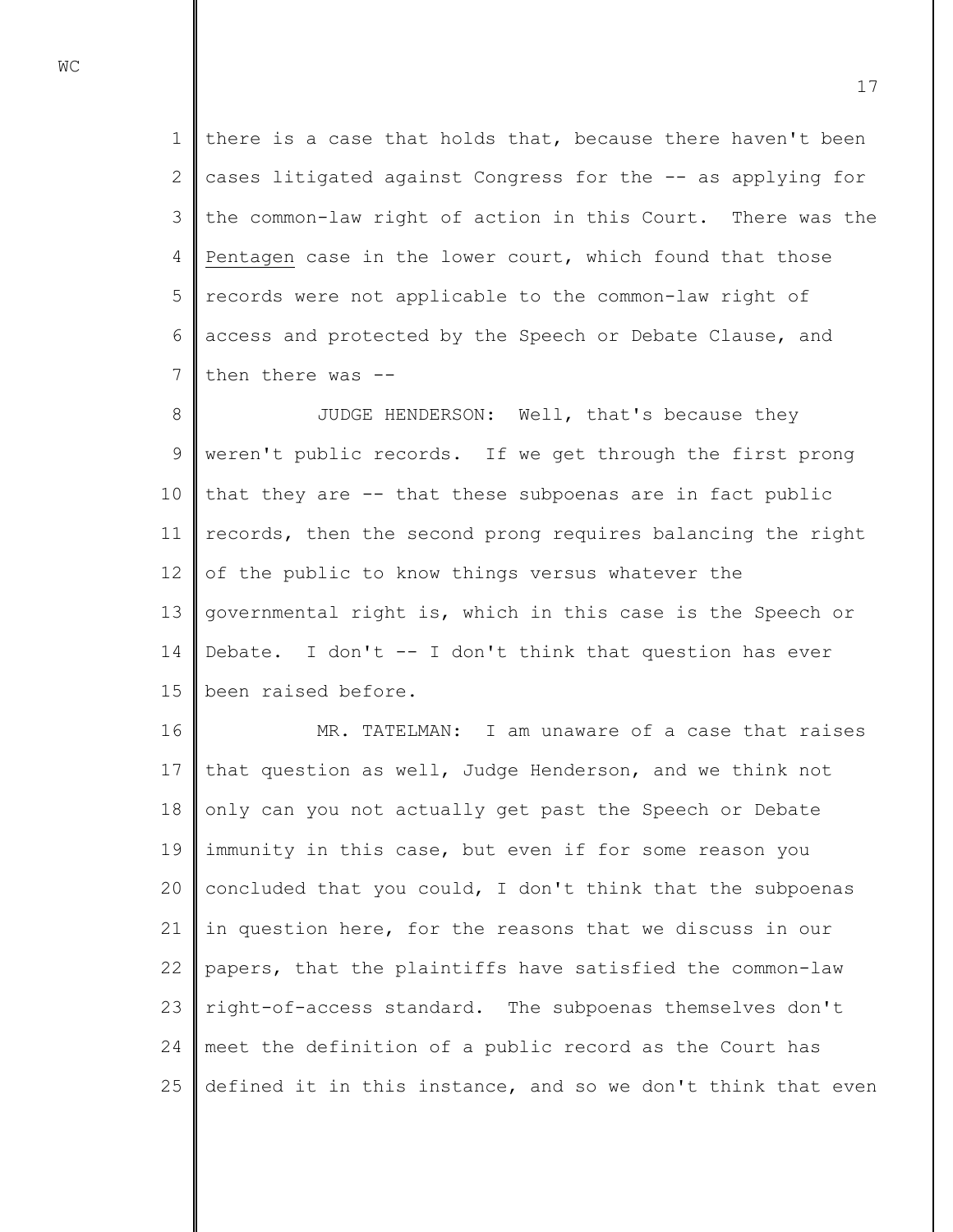1 if you could get that far, which we don't think you --

2 3 JUDGE HENDERSON: Let's say you can. Let's say they're public records --

MR. TATELMAN: Then --

5 6 7 8 9 10 11 12 13 14 15 16 17 18 JUDGE HENDERSON: -- what about the second prong? MR. TATELMAN: Certainly, Your Honor. I think the second prong -- you hinted at it earlier -- the interest that needs to -- there are two interests of the Committee that needs to be protected. One is, you know, making sure that its investigative sources and methods and its decisions about its investigative process would need to be protected, but also, there's likely to be substantial privacy interests on the part of the many people whose numbers, phone numbers may have been sought as part of this inquiry. So releasing that information would expose those personal details and might actually, you know, cause more damage than what the Committee has, you know, very carefully elected to make public and what it has not.

19 20 21 22 23 24 25 So I don't think that those, those interests are outweighed by the claims by the plaintiffs that there's this general right to know. The report makes it very clear exactly what the Committee did and lays out its evidence that it used to rely upon and to recommend to the Judiciary Committee that articles of impeachment be drafted. As you well know, those articles were drafted, approved by the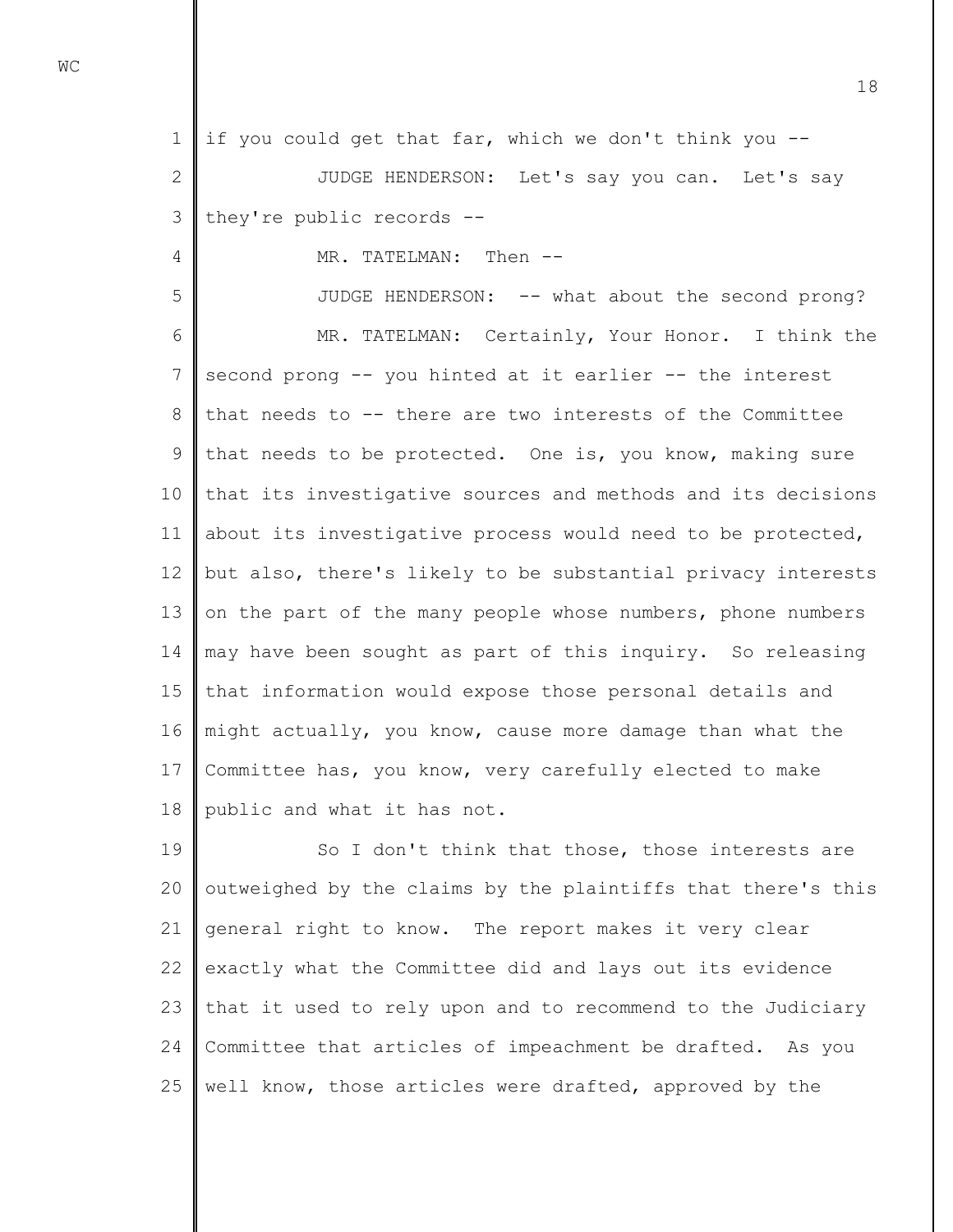1 2 3 court, and tried by the Senate. So I don't know that there's much of an interest beyond what's already been publicly released.

4 5 6 7 8 JUDGE HENDERSON: Well, I do think it's, if not ironic, noteworthy that one of the interests you've just put forward is the invasion of privacy when the whole claim of Judicial Watch is that this Committee invaded the privacy of private citizens in the first place.

9 10 11 12 13 14 15 16 17 18 19 20 MR. TATELMAN: Your Honor, I think that the Committee has -- was very careful to, to not only draft its subpoenas in as narrow a way as possible but also to only release the information that was relevant to its inquiry. As in every inquiry of this type, the Committee receives a tremendous amount of information that ends up being responsive to its subpoenas but not ultimately relevant to the questions before it. The Committee was careful in describing the evidence that was relevant to it. I don't believe that is the entirety of everything that the Committee received or even the entirety of everything the Committee asked for in its subpoenas.

21 22 23 24 25 So while we would submit that there were certainly -- there very likely were information sought and received by the Committee that ended up not being particularly relevant or not useful to its inquiry, that would be the type of information that shouldn't be further released and that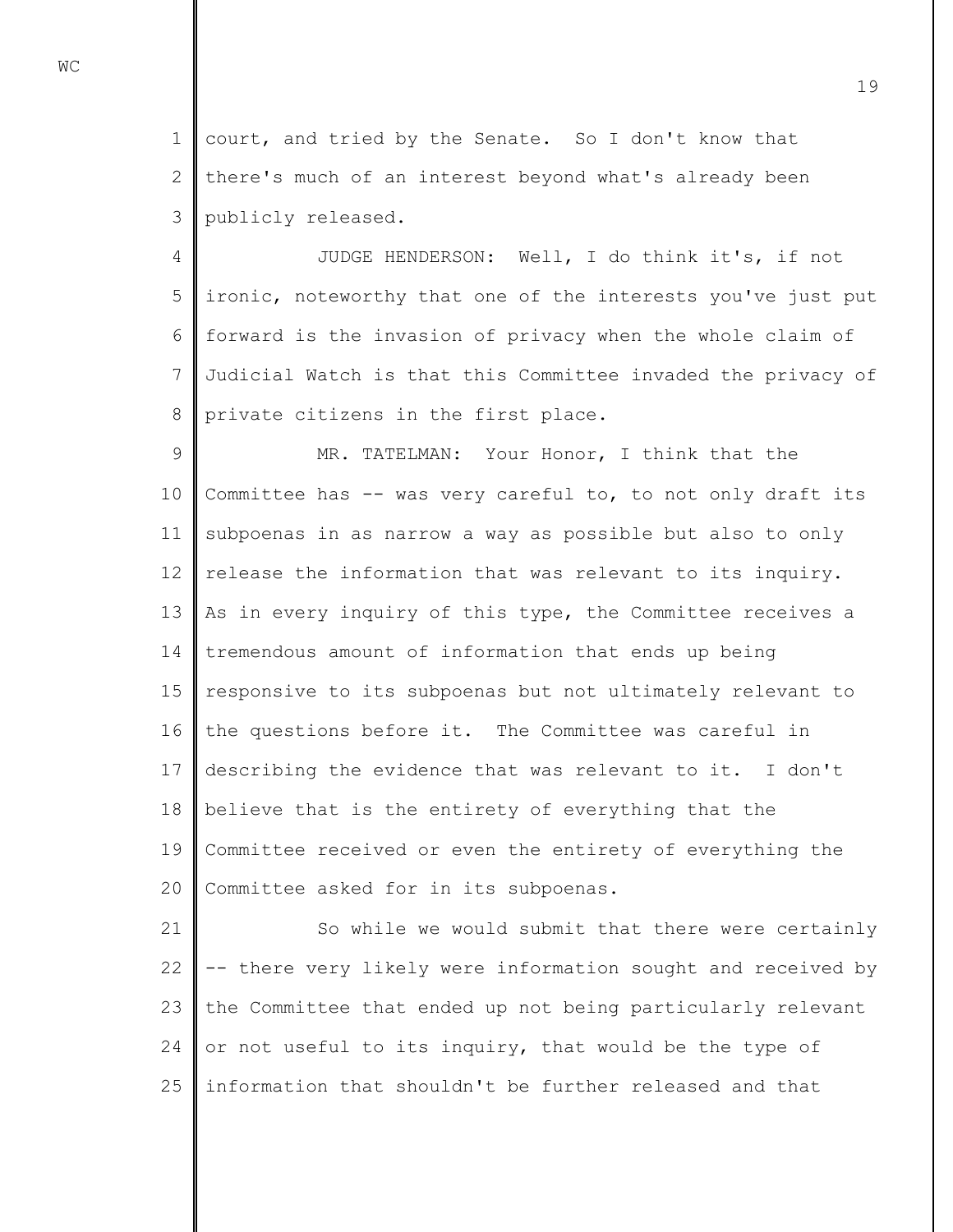1 2 3 4 5 6 7 8 9 10 11 12 13 14 15 16 17 18 19 20 21 22 23 24 25 further release would do damage to. Certainly, there were people's information that was released and discussed in the report and obtained by the Committee. We don't deny that, but we think that the Committee carefully made that determination on its own. That determination is to be respected and should be not second-guessed or overturned by the plaintiff's mere allegations and is subject to, you know, among other things, a presumption of regularity that the Committee should be afforded and deferred to. JUDGE HENDERSON: Okay. Do my colleagues have any questions of Mr. Tatelman? All right. Then, Mr. Peterson, I don't know how much time you reserved, but take two minutes. All right. That's -- Mr. Peterson? ORAL REBUTTAL OF JAMES F. PETERSON, ESQ. ON BEHALF OF THE APPELLANT MR. PETERSON: Yes. Thank you, Your Honor. We're having issues with the mute button there. What Mr. Tatelman just expressed in terms of whether or not the power is unlimited and unreviewable was extraordinarily revealing. He stated openly that, well, the telecommunications companies could have challenged the subpoena, and they didn't apparently, we don't know for sure, but that -- but that is precisely the point. They, they went behind the individuals' backs, and instead of going to the individuals for the phone records, they went to the telecommunications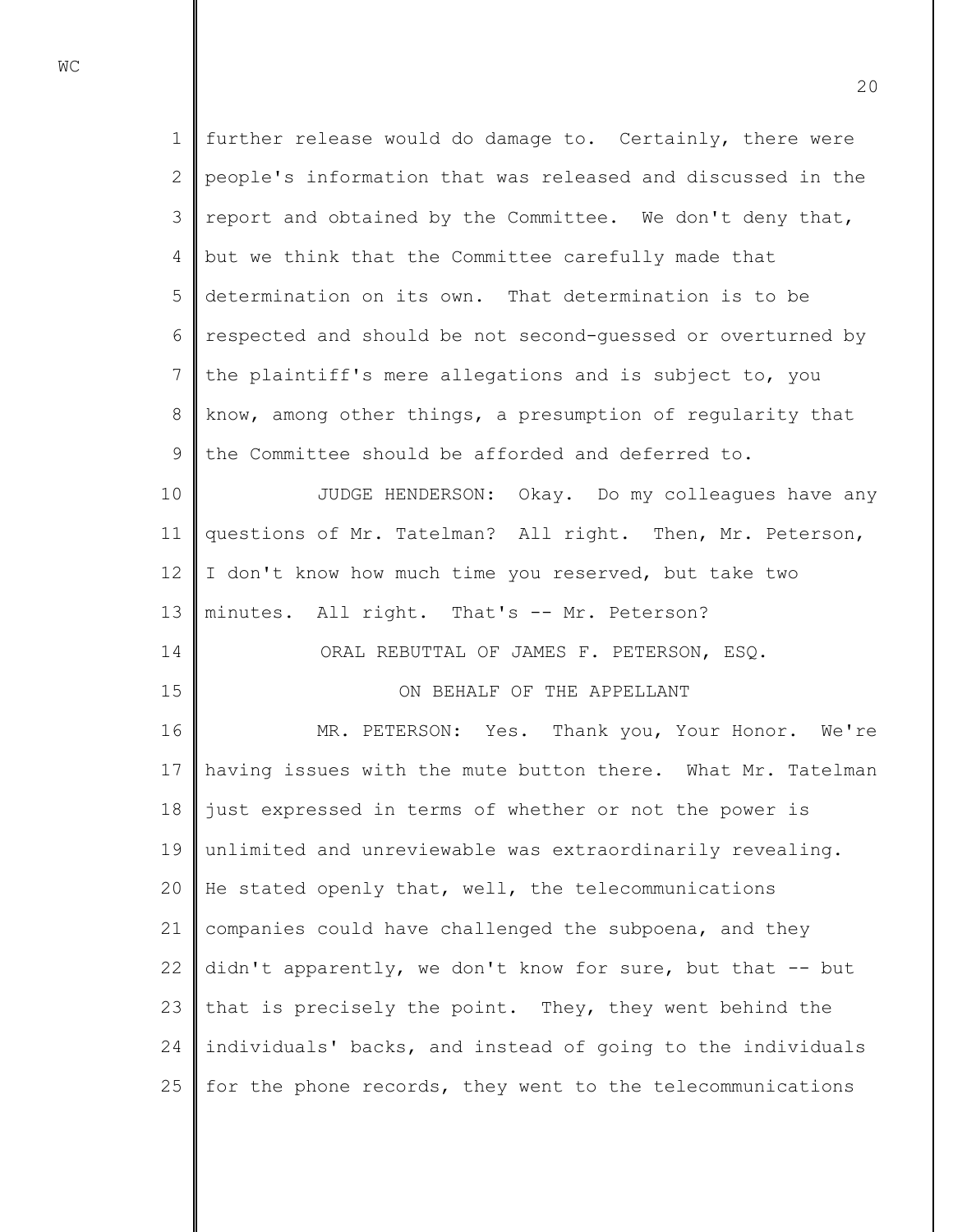1 2 3 4 companies, which are highly regulated by the government, beholden to Congress, and of course they rolled over, and these individuals' rights were violated by any opportunity for judicial review.

5 6 7 8 9 10 11 12 13 14 15 16 17 18 19 20 That is exactly why there needs to be not this unlimited power on behalf of Congress, and that's why there's a very real question here of whether it's a legitimate legislative act, and the 2015 decision in Rangel from -- that Judge Henderson authored, that was a very different case. I mean, that had involved a challenge to a censure. As we've just heard, this is a common-law right-of-access case. We, we don't need to be -- we don't need -- Judicial Watch does not need to be the victim of improper, improper behavior to bring this challenge, just as in FOIA when -- a party doesn't have to, by analogy, but doesn't have to be the victim of government misconduct to bring a FOIA request. The public has a right to know under the common-law right of access, a right that has been consistently withheld by the Supreme Court and this -- and this Court, to learn what is going on.

21 22 23 24 25 Mr. Tatelman said repeatedly all the different things that they got but they didn't  $-$ - they haven't released and otherwise. Well, again, that is precisely the point. We need to learn more. We need to understand because very serious -- very serious matters happened here: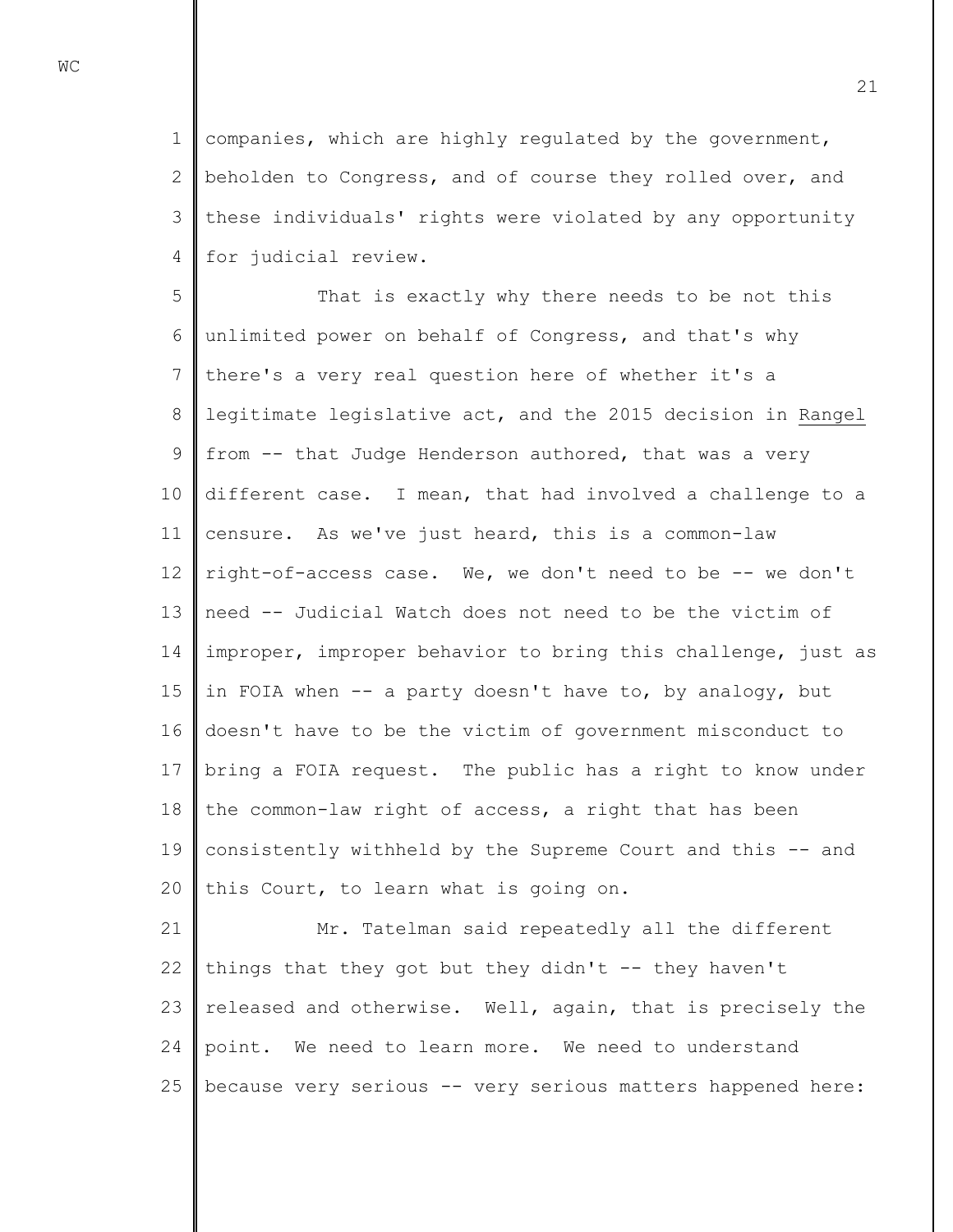invasions of privacy, violations of rights. Behavior by this Committee is not an unlimited power, and it cannot be an unlimited power, or the next time the consequences will be very, very serious. JUDGE HENDERSON: All right. Mr. Peterson, thank you. If my colleagues have no questions, then the case is submitted. (Whereupon, the proceedings were concluded.)